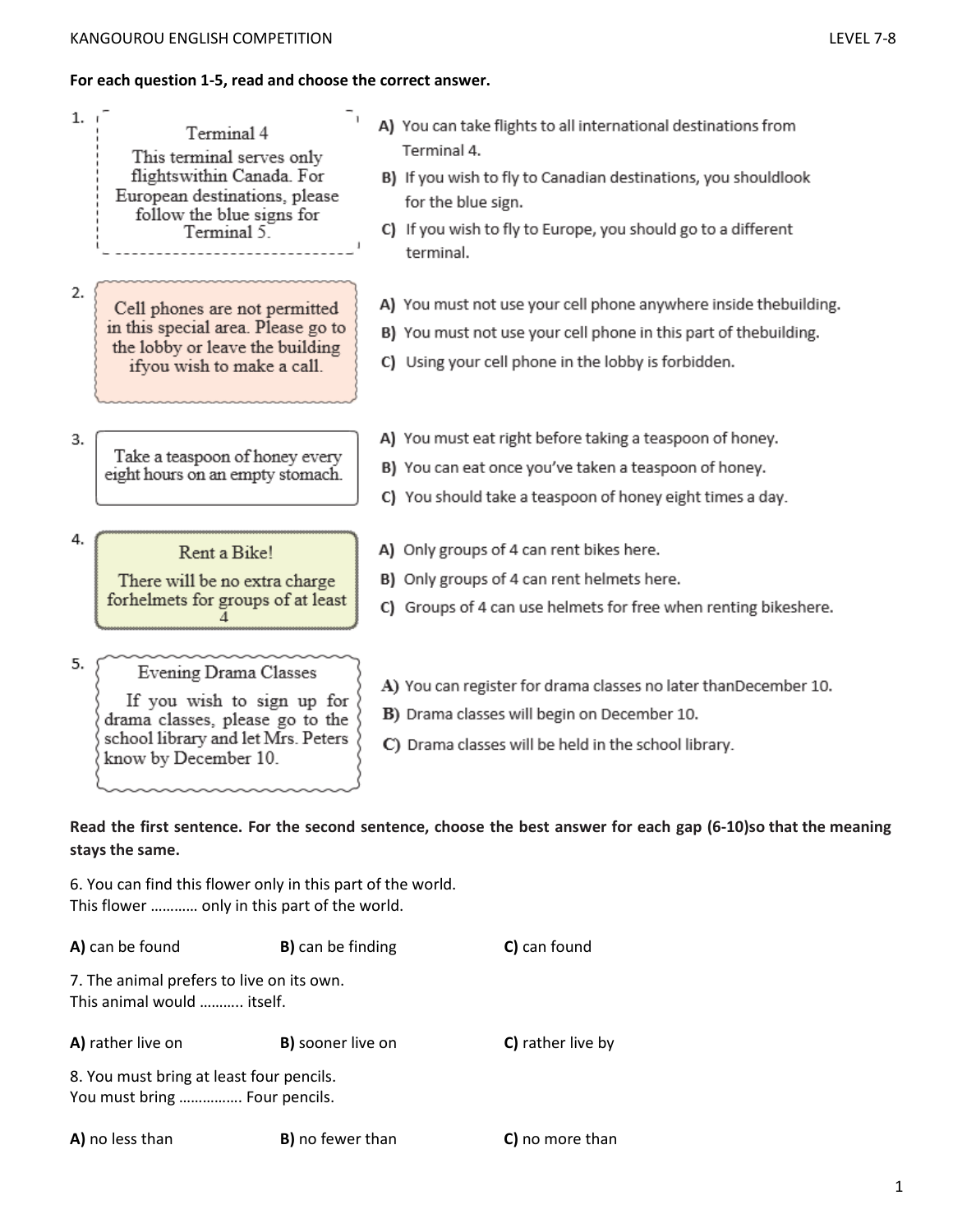9. There are more performances in September than in August. In August there are …………… in September.

**A)** more performances than **B)** not as many performances as **C)** quite as many performances as

10. We got to the airport two hours before departure. We …………… to the airport two hours before departure.

## **A)** got at **B)** reached to **C)** got to

**Read the text. For each question (11-15), choose the correct answer.** 

### **The 'La Casa de Papel'/'Money Heist' Phenomenon**

With so many streaming services nowadays, the number of TV shows is increasing at a very rapid pace. The American and British series are still dominating the landscape and make up the majority of the content on these platforms, but giant studios such as Netflix or Amazon Prime have started looking at ways to expand even further. And what better way to do that than to shift your focus on some original content from other countries? The so-called Spanish 'telenovelas' have been around for over two decades now and have always been a big hit with the national audience. However, they have never really made it outof Spain, with some minor exceptions here and there. The main issue? The language barrier.While English is universally known and people have grown accustomed to hearing it in moviesand shows, Spanish, popular as it may be, is miles away from being even close to English whenit comes to how many people speak or understand it. But what if a show is so well-marketedand it becomes so popular that the language is no longer a problem? That's the question towhich Netflix found the best solution with none other than 'La Casa de Papel'/'Money Heist'.The shows tells the story of a group of outcasts picked one by one by a genius mastermind who comes with an irresistible offer: to rob a bank. Sounds quite familiar, doesn't it? 'Ocean's 11'and 'The Italian Job' have already tackled this theme. But how is the Netflix series different?The bank robbery is more than meets the eye. It is actually a statement. 'To rise up against the system is reckless and idealistic – it's Don Quixote!' said Alex Pina, the creator of the series. Netflix saw the opportunity of turning this well-crafted yet rather unknown series into something greater. And so they did. 'La Casa de Papel'/'Money Heist' is now one of the most popular series around the world and the most popular non-English series ever. With the fifth and last season soonto premiere, new viewing records are expected to be broken by this now cultural phenomenon!

11. Steaming platforms ………..

- **A)** have started offering less British and American content.
- **B)** have shifted their focus away from TV series.
- **C)** still offer mostly British and American content.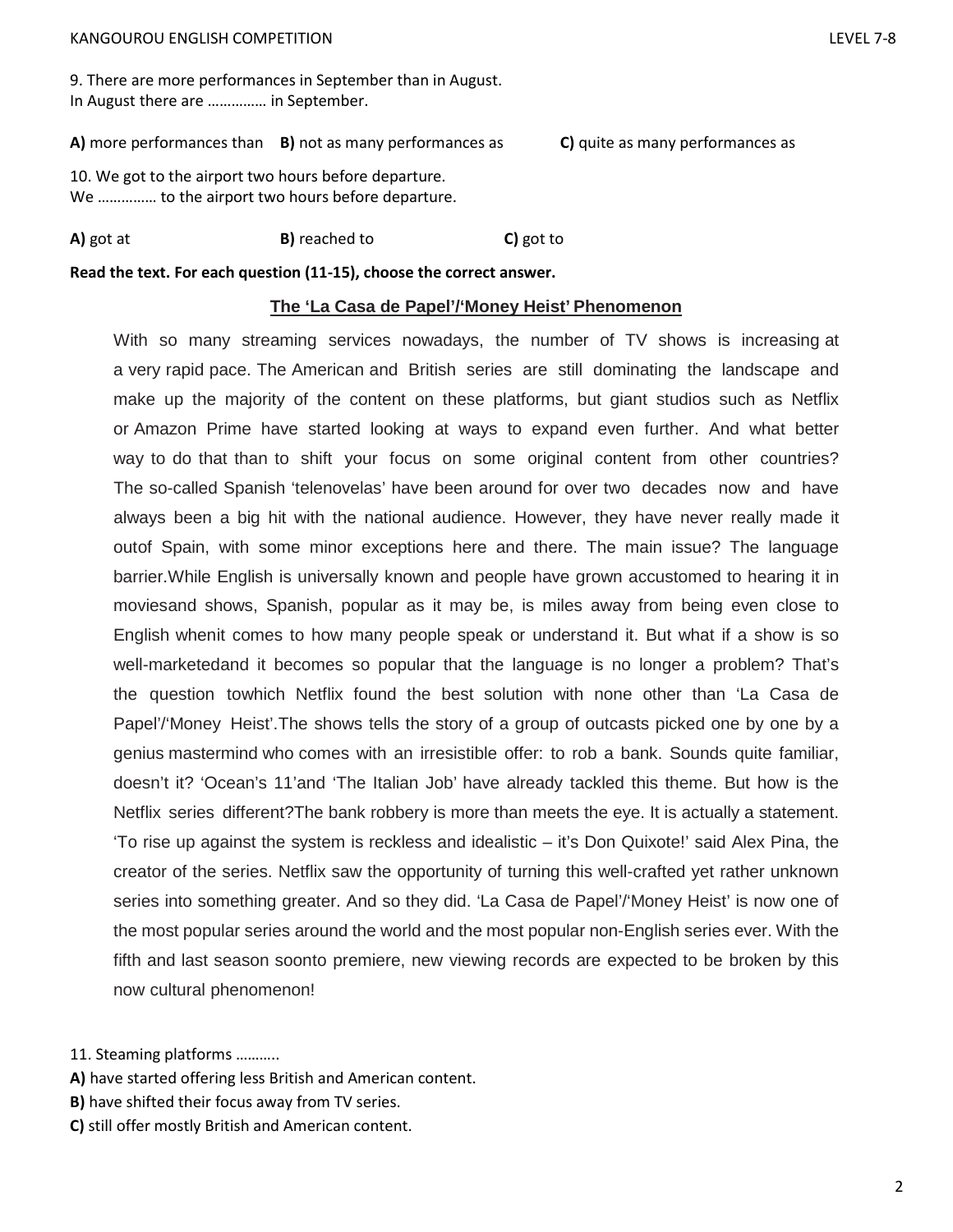### KANGOUROU ENGLISH COMPETITION LEVEL 7-8

12. According to the writer, telenovelas ………….

**A)** are only now beginning to enjoy great popularity in their native country.

**B)** have always been popular in their native country.

**C)** are no longer appreciated in their native country.

13. "La Casa de Papel" has …………

**A)** failed to pass the language test and never made it to Netflix.

**B)** managed to prove that a show can be highly successful irrespective of language.

**C)** been forced to switch to a different language to meet international demands.

14. The plot in "La Casa de Papel" …………….

- **A)** is based on already popular topics.
- **B)** deals with content which is entirely original.
- **C)** makes the show too difficult to follow.
- 15. Producers have ………….
- **A)** decided to release a final season because viewers no longer show an interest in the series.
- **B)** anticipated that the final season will have more viewers than ever.

**C)** announced that the last season will no longer be aired.

#### **Read the sentences. For each space (16-20), choose the correct answer.**

| A) currently                                                                | 16. There is  an ongoing debate on whether or not kids should be using tablets.<br><b>B)</b> previously<br>C) recently |               |  |  |  |  |
|-----------------------------------------------------------------------------|------------------------------------------------------------------------------------------------------------------------|---------------|--|--|--|--|
|                                                                             |                                                                                                                        |               |  |  |  |  |
| 17. If you join the club you will be  how to write a good review.           |                                                                                                                        |               |  |  |  |  |
| A) learnt                                                                   | <b>B)</b> taught                                                                                                       | C) said       |  |  |  |  |
| 18. I prepared that dish  You were watching the game.                       |                                                                                                                        |               |  |  |  |  |
| A) since                                                                    | <b>B)</b> before                                                                                                       | C) while      |  |  |  |  |
| 19. This will be a welcome break from your daily                            |                                                                                                                        |               |  |  |  |  |
| A) routine                                                                  | <b>B)</b> custom                                                                                                       | C) habit      |  |  |  |  |
| 20. If you are not too  on romantic comedies then this film is not for you. |                                                                                                                        |               |  |  |  |  |
| A) keen                                                                     | <b>B)</b> fond                                                                                                         | C) interested |  |  |  |  |